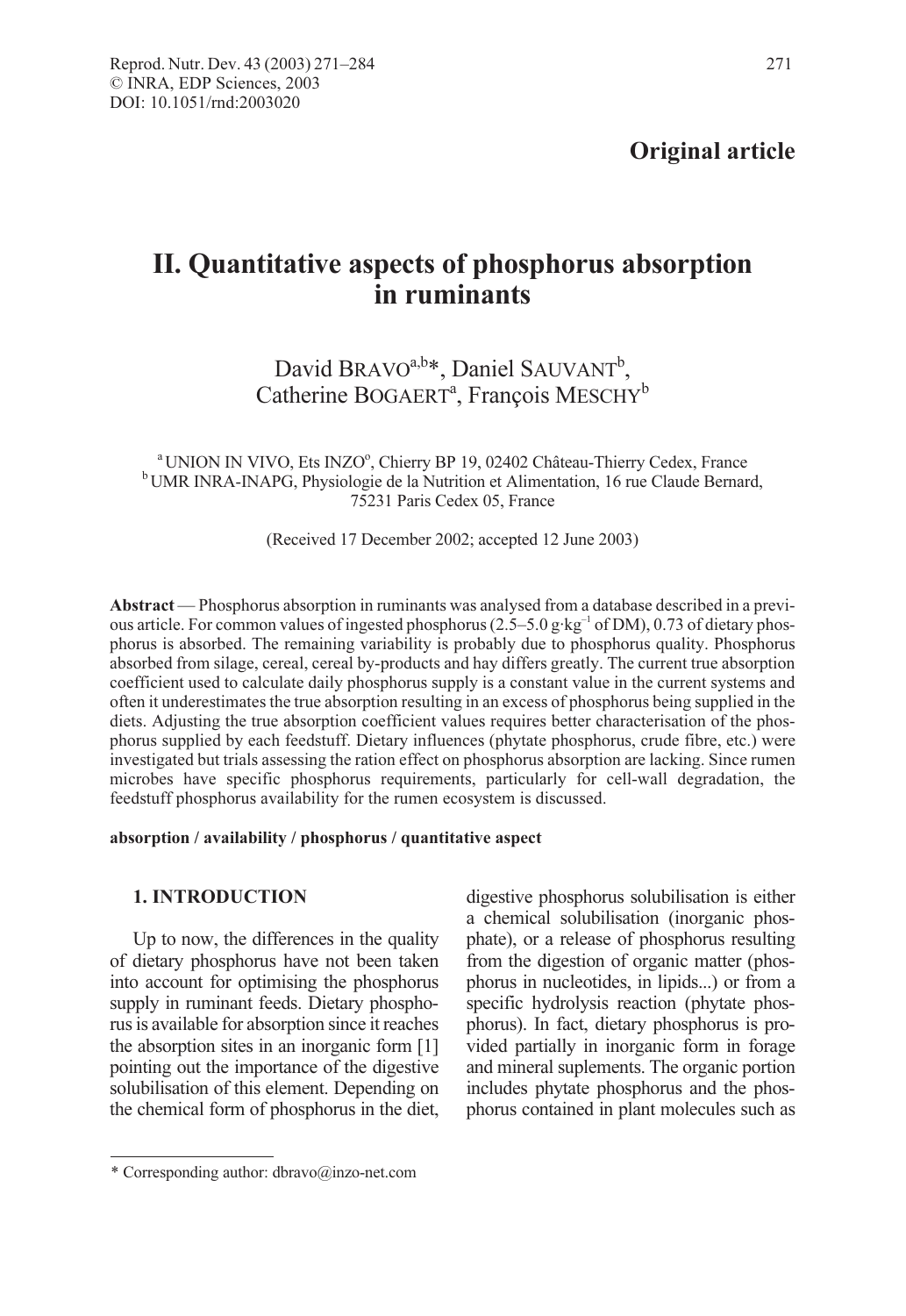phospholipids or nucleic acids. The proportions of the different forms of phosphorus vary greatly according to feedstuffs. For example, grains and grain by-products contain 0.50 to 0.70 phosphorus in the form of phytate phosphorus [2], 0.20 to 0.30 as phospholipids, phosphoproteins and nucleic acids and 0.08 to 0.12 as inorganic phosphorus [3]. To improve the understanding of ruminant phosphorus digestion and absorption, the present study analysed the quantitative phosphorus absorption flux and attempted to identify potential limiting factors of digestive solubilisation using a database presented previously [4].

## 2. MATERIALS AND METHODS

The constitution of the database, the statistical analysis of the data and the abbreviations used in the text are described in a previous article [4]. The term  $RES[Y(X)]$  is used for a variable (Y) that was dependent on a variable X after removal of the variation effect of X.

The following results were obtained by compilation of the information on the flow of phosphorus into the digestive tract according to its source (salivary phosphorus: PSAL; and ingested phosphorus: PING) and on phosphorus absorption from each source (respectively  $PABS_{SAL}$  and  $PABS_{ING}$ ).  $PABS_{ING}$ was obtained by radio isotopic dilution and it represents true absorption of phosphorus.  $PABS<sub>SAI</sub>$  was obtained by calculation considering that endogenous faecal phosphorus corresponds to 0.80 of the non-reabsorbed salivary phosphorus:  $PABS_{SAL} = PSAL - 0.80 \times$ PFEC<sub>ENDO</sub>.

In the mathematical models, the intercepts between  $PABS_{SAL}$  and  $PSAL$ ;  $PABS_{ING}$  and  $PING$ ; and  $PABS_{TOT}$  and PTOT, which were often statistically close to 0, were removed from the models because they have no physiological significance. For instance, salivary phosphorus

Table I. Publications involved in each model. The references are listed in the appendix reference list of [4].

| Model<br>number | Publications involved in the models                                                                                                                                                                                                                    |
|-----------------|--------------------------------------------------------------------------------------------------------------------------------------------------------------------------------------------------------------------------------------------------------|
| 1               | B13, B19, B21, B57, B71, B72, B74, B75, B76                                                                                                                                                                                                            |
| 2               | B13, B19, B57, B72, B75                                                                                                                                                                                                                                |
| 3               | B13, B19, B57, B75, B76                                                                                                                                                                                                                                |
| $\overline{4}$  | B13, B57, B75, B76, B19                                                                                                                                                                                                                                |
| 5,6             | B1, B3, B4, B6, B11, B13, B15, B16, B19, B20, B24, B26, B32, B34, B35, B37, B39,<br>B38, B41, B43, B44, B50, B54, B55, B56, B57, B60, B61, B67, B75, B76, B85, B86,<br>B87, B88, B89, B49, B68, B82, B42, B90, B91, B92, B93, B94, B96, B97, B99, B100 |
| 7               | B1, B6, B13, B14, B16, B19, B26, B37, B39, B38, B34, B35, B42, B55, B54, B57, B56,<br>B61, B67, B68, B75, B76, B84, B85, B87, B90, B91, B94, B99                                                                                                       |
| 8               | B13, B19, B57, B75, B76                                                                                                                                                                                                                                |
| 9, 10           | B3, B4, B5, B6, B11, B12, B14, B15, B16, B19, B24, B31, B32, B34, B35, B37, B38,<br>B39, B41, B42, B43, B44, B49, B50, B54, B55, B57, B60, B61, B67, B68, B75, B76,<br>B82, B84, B85, B86, B87, B88, B89, B90, B91, B92, B93, B94, B99, B100           |
| 11              | B4, B5, B11, B12, B14, B15, B16, B19, B24, B32, B34, B35, B37, B38, B39, B42, B43,<br>B49, B50, B54, B55, B57, B61, B68, B75 B76, B82 B86, B88, B89, B90, B91, B94,<br>B99, B100                                                                       |
| 12              | B4, B11, B12, B14, B15, B16, B19, B32, B34, B35, B37, B38, B39, B68, B75, B88,<br>B89, B90, B94                                                                                                                                                        |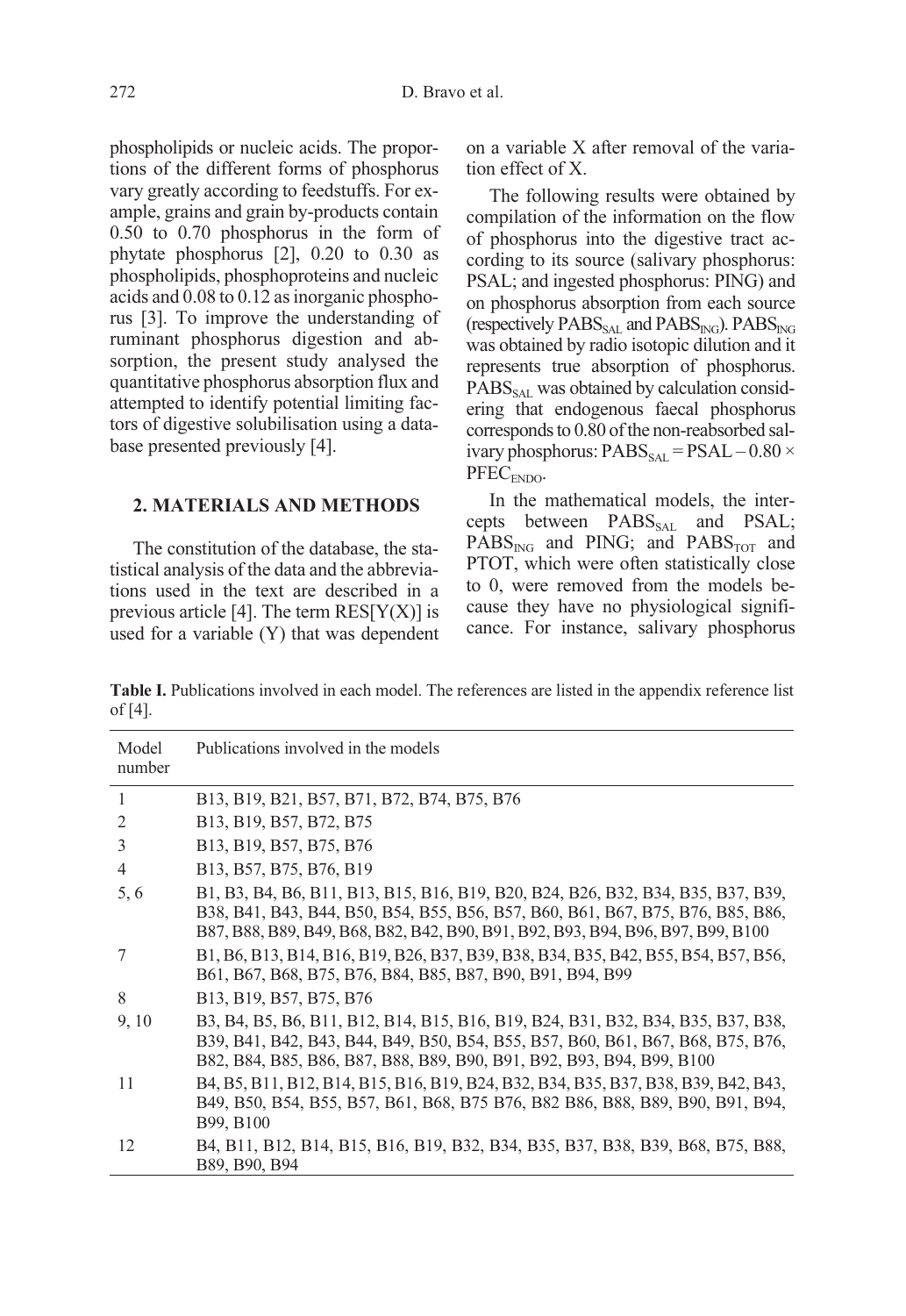cannot be absorbed when no salivary phosphorus is present in the digestive tract.

For each of the following relationships, the number of observations or treatments (TRT), the number of papers taken into account (EXP), the total number of animals involved (ANIM), the model root mean square error (RMSE), the adjusted square of the correlation coefficients  $(r^2)$  and the significant probability level  $(P)$  are given. The regression coefficients are followed by their standard errors within brackets. Table I indicates the publications used in each model of the present paper using the code of the variable PUB used in the "References – Appendix" of [4].

#### 3. RESULTS

#### 3.1. Comparison between saliva and ingested phosphorus flows

Total phosphorus entering the digestive tract is provided by salivary and ingested phosphorus. For high amounts of total phosphorus entering the digestive tract, salivary phosphorus (inorganic phosphorus) becomes lower than ingested phosphorus (mainly organic phosphorus) according to the following relationship:

 $PSAL/DMI = 5.10 (\pm 0.58) + 0.23 (\pm 0.09) \times$ PING/DMI

 $(TRT = 48, EXP = 9, ANIM = 181, RMSE =$ 2.38,  $r^2 = 0.10$ ,  $P = 0.02$ , model 1).

According to this equation, for phosphorus intakes higher than 6.62 g·kg–1 DM  $(= 5.10/(1 - 0.23))$ , the main origin of phosphorus entering the digestive tract is dietary phosphorus. However, diets containing more than 6.62 g of phosphorus per kg DM are rarely used. In our database, such diets were used in only two trials, one on ewes fed a diet high in calcium and phosphorus [5], and one on sheep fed a 0.88 cereal diet which inhibited saliva production by reducing the chewing activity [6]. Considering only the studies in which the usual, current range of diet phosphorus concentration



**Figure 1.** Relationship between salivary phosphorus ( $\circ$ , PSAL, g·day<sup>-1</sup>), total phosphorus entering the digestive tract ( $\bullet$ , PTOT, g·day<sup>-1</sup>) and ingested phosphorus (PING, g·day<sup>-1</sup>). All the fluxes are normalised according to DM intake (kg·day<sup>-1</sup>). The l models (solid line and dash line) and the line  $Y = X$  (dotted line) are shown.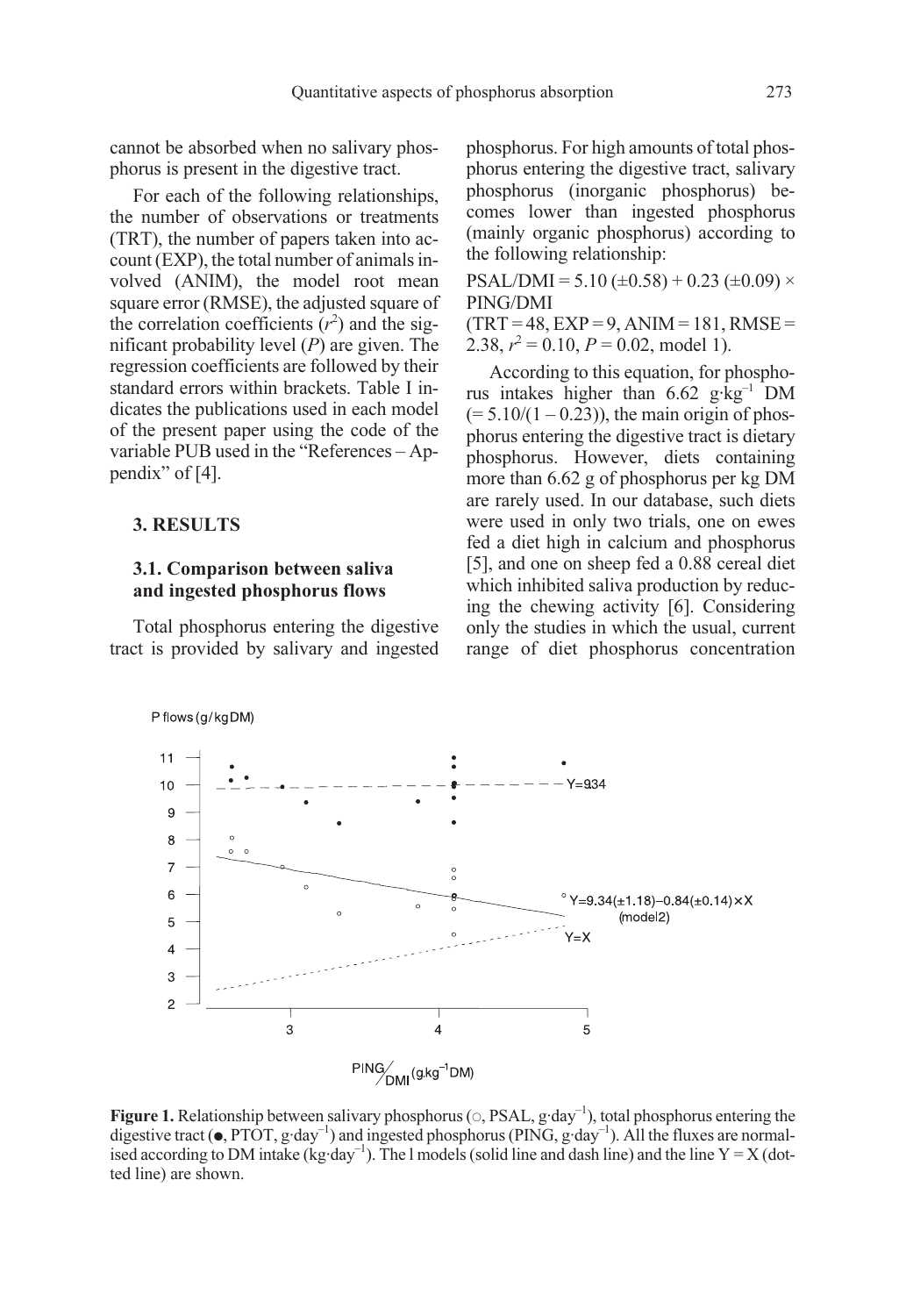(between 2.5 and 5.0  $g \cdot kg^{-1}$  DM) was used, we obtained an alternative model:

PSAL/DMI =  $9.34 \ (\pm 1.18) - 0.84 \ (\pm 0.14) \times$ PING/DMI  $(TRT = 18, EXP = 5, ANIM = 74, RMSE =$ 2.19,  $r^2 = 0.23$ ,  $P = 0.02$ , model 2, Fig. 1).

This model illustrates that for the usual range of dietary phosphorus, the increase of ingested phosphorus corresponds to a salivary phosphorus decrease. For a daily phosphorus intake of 5 g per kg of DM, 5.14 g of salivary phosphorus enters into the rumen.

#### 3.2. Absorption of saliva phosphorus

For the calculation of the salivary phosphorus absorption, we applied the following equation:  $PABS_{SAL} = PSAL - k \times PFEC_{ENDO}$ , with  $k = 0.80$ , assuming that on average, 0.80 of endogenous phosphorus flow comes from the salivary flow as described by [7].

Salivary phosphorus absorption increased linearly with saliva phosphorus flux as shown by the following equation:

 $PABS_{SAL}/DMI = 0.69 \ (\pm 0.02) \times PSAL/DMI$  $(TRT = 34, EXP = 5, ANIM = 139, RMSE =$ 2.06,  $r^2 = 0.95$ ,  $P < 0.01$ , model 3, Fig. 2).

Because the same relationship between salivary phosphorus absorption and saliva phosphorus flux was observed in all the trials (Fig. 2), it appears to be a general relationship. It can also be seen in Figure 2 that, in ewes fed diets high in calcium and phosphorus [5] inducing high values of salivary phosphorus, less than 0.69 of salivary phosphorus was absorbed.

Considering only the diets containing the typical current range of phosphorus concentration (2.5 to 5.0  $g$ ·kg<sup>-1</sup> of DM intake):  $PABS_{SAI}/DMI = 0.77 (\pm 0.01) \times PSAL/DMI$  $(TRT = 16, EXP = 5, ANIM = 16, RMSE =$ 2.01,  $r^2 = 0.99$ ,  $P < 0.01$ , model 4).



**Figure 2.** Relationships between the absorption of salivary phosphorus (PABS<sub>SAL</sub>, g·day<sup>-1</sup>) and the salivary phosphorus (PSAL,  $g \cdot day^{-1}$ ) normalised according to DM intake (kg $\cdot day^{-1}$ ). The points from the same trial are connected by a solid line. The model (solid line) and the line  $Y = X$  (dotted line) are shown. A particular study is also indicated (a: [5]).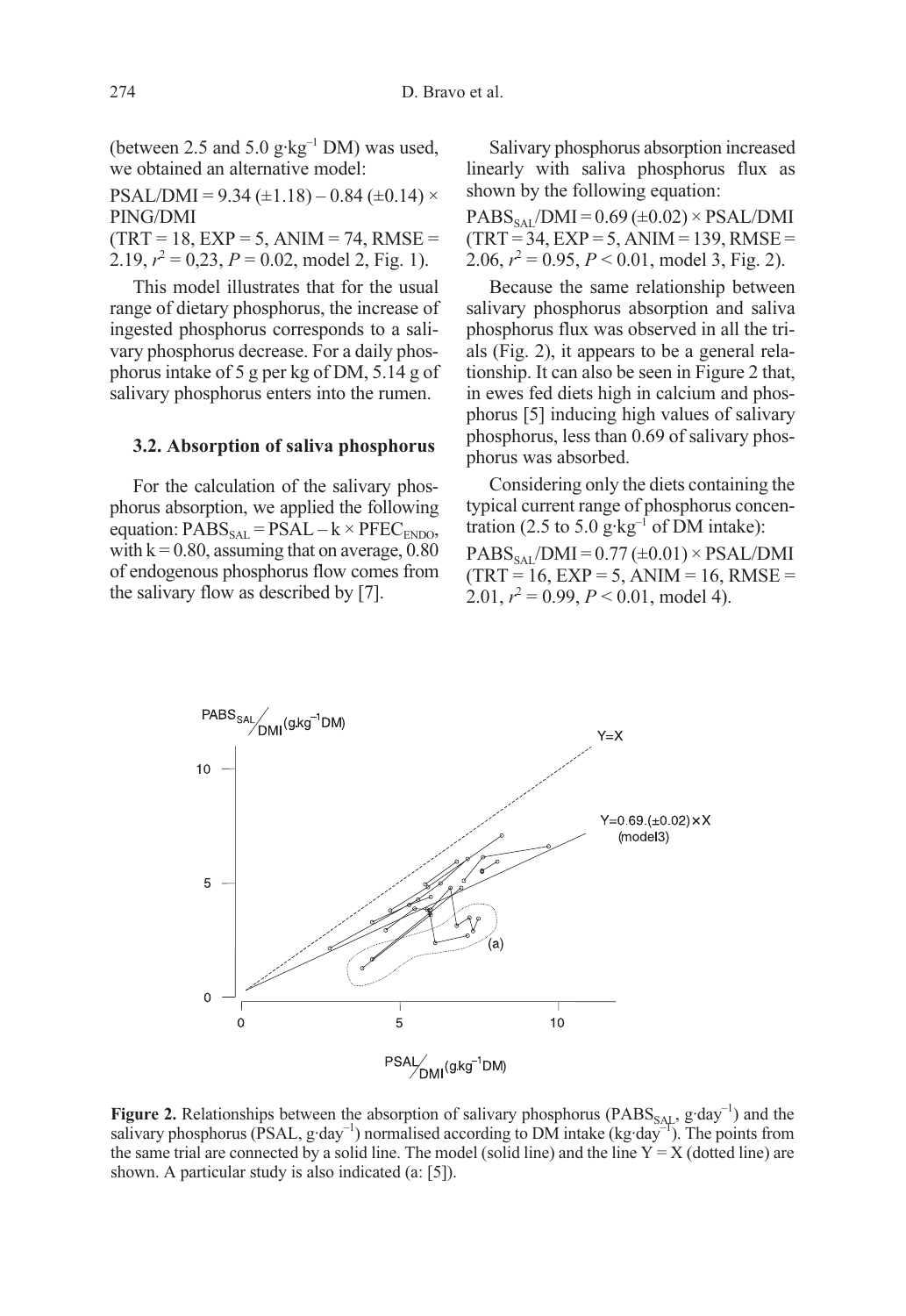

**Figure 3.** Relationships between the true absorption of ingested phosphorus (PABS<sub>ING</sub>,  $g \cdot day^{-1}$ ) and the ingested phosphorus (PING,  $g \cdot day^{-1}$ ) normalised according to DM intake (kg $\cdot day^{-1}$ ). The model (solid line) and the line  $Y = X$  (dotted line) are shown. Particular studies are also indicated (a: [71]; b: [34]; c: [5]; d: [71]; e: [72]; f: [51]; g: [72]; h: [73]; i: [74]; j: [5, 72, 74, 75]; k: [76]).

According to this last model, ruminants absorb 0.77 of salivary phosphorus versus 0.69 with model 3. The difference illustrates that high phosphorus intake appears to decrease the efficiency of salivary phosphorus absorption (0.69 vs. 0.77).

#### 3.3. Absorption of ingested phosphorus

The other source of phosphorus for the ruminant is the ingested phosphorus, whose true absorption is measured by the  $32P$  radio isotopic dilution. The flow of absorbed ingested phosphorus increases with ingested phosphorus according to either a linear (model 5) or quadratic (model 6) relationship:

 $PABS_{ING}/DMI = 0.30 (\pm 0.05) + 0.61 (\pm 0.01) \times$ PING/DMI  $(TRT = 335, EXP = 49, ANIM = 1228,$ RMSE =  $0.93$ ,  $r^2 = 0.84$ ,  $P < 0.01$ , model 5, Fig. 3).

 $PABS_{ING}/DMI = 0.82 \ (\pm 0.02) \times PING/DMI$  $- 2.59 \times 10^{-2} (\pm 3.43 \times 10^{-3}) \times [PING/DMI]^2$  $(TRT = 335, EXP = 49, ANIM = 1228,$ RMSE =  $0.85$ ,  $r^2 = 0.96$ ,  $P < 0.01$ , model 6).

The better statistical fit of the quadratic model (RMSE =  $0.85$  and  $r^2 = 0.96$ ) compared to the linear model ( $RMSE = 0.93$ ) and  $r^2 = 0.84$ ) would indicate a law of diminishing returns for the absorption of ingested phosphorus efficiency for high phosphorus intake. For this reason, we considered only the diets containing the current range of phosphorus concentration (2.5 to 5.0  $g \cdot kg^{-1}$  of DM intake):

 $PABS_{ING}/DMI = 0.72 \ (\pm 0.01) \times PING/DMI$  $(TRT = 113, EXP = 29, ANIM = 418,$ RMSE =  $0.84$ ,  $r^2 = 0.97$ ,  $P < 0.01$ , model 7, Fig. 4).

The quadratic model did not fit the data and we obtained the linear model probably because in the current range of dietary phosphorus concentration, phosphorus absorption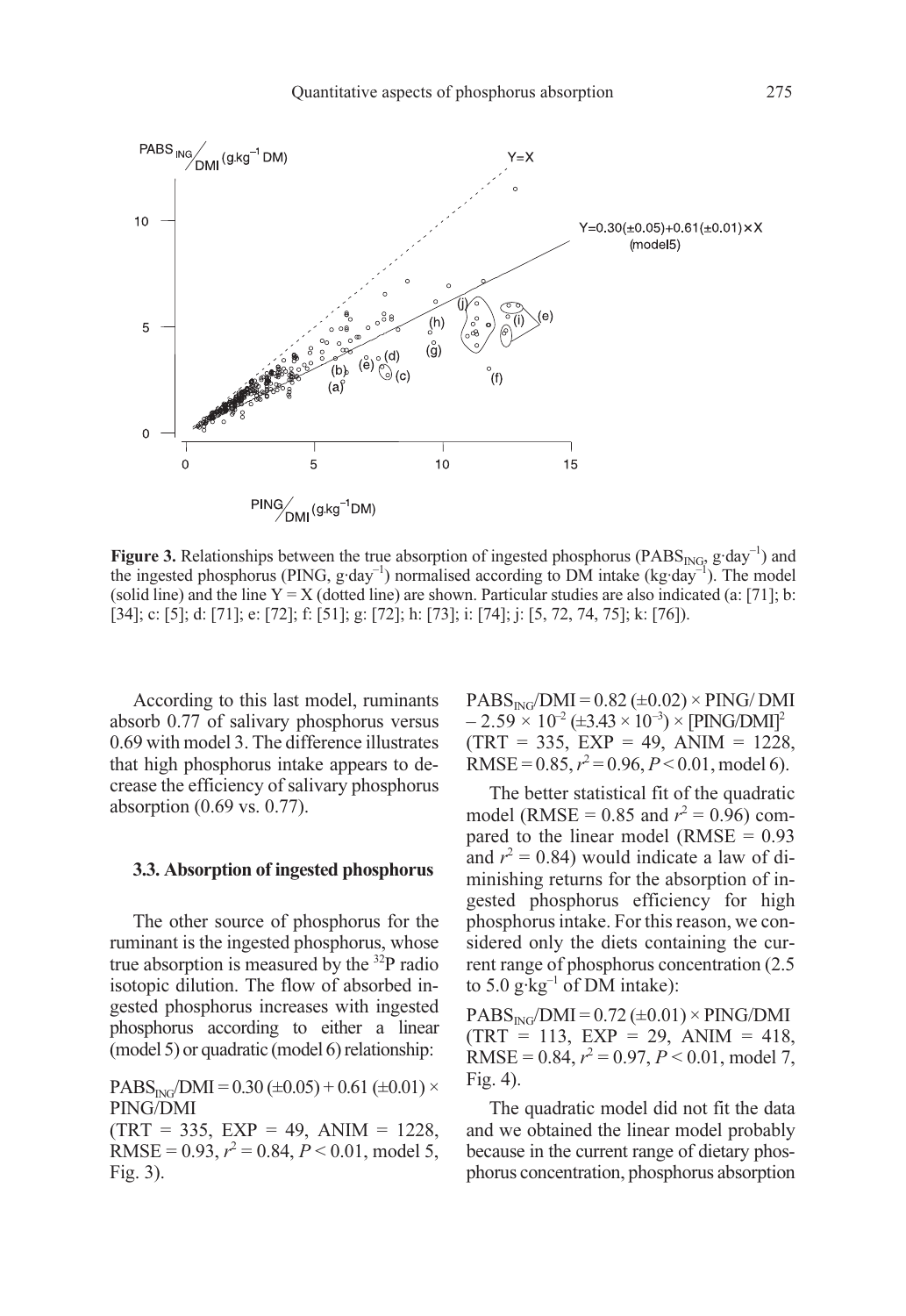

**Figure 4.** Relationships between the true absorption of ingested phosphorus (PABS<sub>ING</sub>, g·day<sup>-1</sup>) and the ingested phosphorus (PING, g·day<sup>-1</sup>) normalised according to DM intake (kg·day<sup>-1</sup>) on the common scale of dietary phosphorus (between 2.5 and 5.0 g·kg<sup>-1</sup> DM). The model (solid line) and the line  $Y = X$  and  $Y = 0.40*X$  (dot lines) are shown.

efficiency does not decrease with ingested phosphorus.

#### 3.4. Absorption of total phosphorus

Total phosphorus absorption increased with total phosphorus flux into the gut according to the following model:

 $PABS<sub>TOT</sub>/DMI = 1.01 (\pm 0.05) \times PTOT/DMI 3.0 \times 10^{-2} (\pm 3.5 \times 10^{-3}) \times [PTOT/DMI]^2$  $(TRT = 34, EXP = 5, ANIM = 139, RMSE =$ 2.29,  $r^2 = 0.97$ ,  $P < 0.01$ , model 8, Fig. 5).

The quadratic nature of this regression equation also results from a decrease in the efficiency of total absorption of phosphorus due to the high amount of phosphorus present in the digestive tract.

#### 3.5. Animal and production state effect on the efficiency of phosphorus absorption

The interaction between the species and the physiological state had a significant effect on the efficiency of phosphorus absorption (EFFABS<sub>ING</sub>, TRT =  $405, r^2 = 0.11$ , RMSE =  $0.25$ ,  $P < 0.01$ , Tab. II). Determined on the low number of treatments involved (7, 13, 2, 16 respectively for growing beef, maintenance sheep, gestating sheep and lactating ewes), and the imbalance design, the interaction between species and the production state was not significant for the efficiency of salivary phosphorus absorption (EFFABS<sub>SAL</sub>,  $P = 0.28$ ) and the efficiency of total phosphorus absorption  $(EFFABS<sub>TOT</sub>, P = 0.21).$ 

#### 3.6. Dietary effects on phosphorus absorption

With ingested phosphorus held constant, the dietary content in terms of forage (%FOR), cereals and cereal by-products (%CERBP) and crude fibre (CF) significantly influenced the absorption of phosphorus despite a low correlation for each single variable.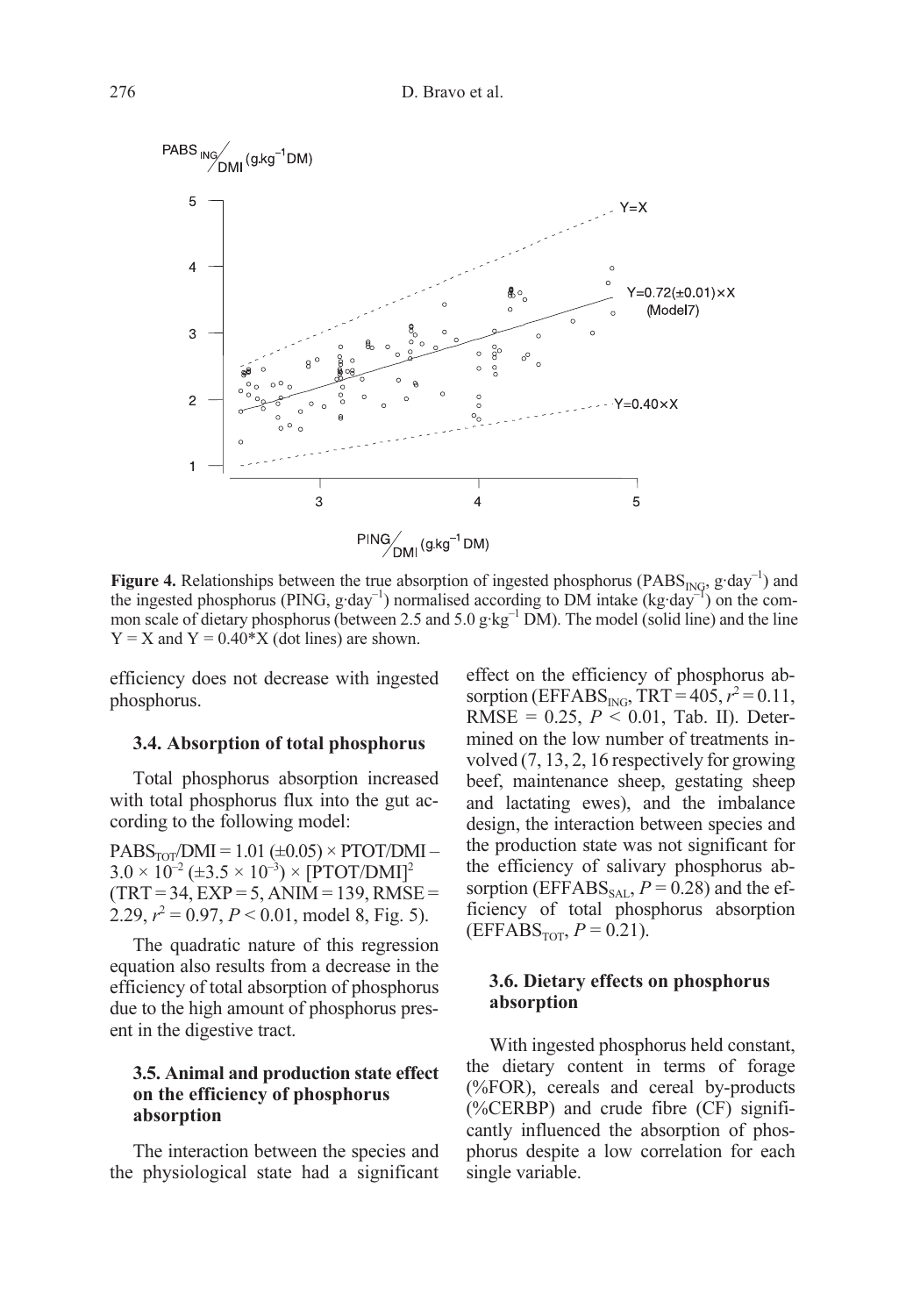

Figure 5. Relationship between the total absorption of phosphorus (PABS<sub>TOT</sub>, g·day<sup>-1</sup>) with total phosphorus entering the digestive tract (PTOT, g·day<sup>-1</sup>) normalised according to DM intake (kg·day<sup>-1</sup>). The points from the same trial are connected by a solid line. The line  $Y = X$  (dotted line) is shown.

| <b>SPE</b> | <b>PROD</b> | TRT | Mean $(SE)$ |   |
|------------|-------------|-----|-------------|---|
| Sheep      | Growth      | 100 | 0.72(0.01)  | B |
|            | Maintenance | 201 | 0.71(0.01)  | B |
|            | Pregnancy   | 3   | 0.56(0.07)  | В |
|            | Lactation   | 32  | 0.71(0.02)  | B |
| Cattle     | Growth      | 54  | 0.76(0.01)  | B |
|            | Maintenance | 10  | 0.42(0.02)  | C |
|            | Lactation   | 2   | 0.69(0.05)  | B |
| Goats      | Growth      | 3   | 0.87(0.01)  | A |
|            | Lactation   |     | ND          |   |

Table II. Species and physiological state effect on the efficiency of dietary phosphorus absorption.

ABC In the same column, different letters, means different ( $P = 0.05$ ).

 $PABS_{ING}/DMI = 1.55 \ (\pm 0.07) + 2.52 \times 10^{-2}$  $(\pm 3.13 \times 10^{-3}) \times \%$ CERBP  $(TRT = 301, EXP = 47, ANIM = 1114,$ RMSE =  $1.97, r^2 = 0.18, P < 0.01, \text{model } 9$ .

 $PABS_{ING}/DMI = 2.19 \ (\pm 0.09) + 5.9 \times 10^{-3}$  $(\pm 1.59 \times 10^{-3}) \times \%$ FOR  $(TRT = 301, EXP = 47, ANIM = 1114,$ RMSE = 2.13,  $r^2$  = 0.05,  $P < 0.01$ , model 10).

 $PABS<sub>ING</sub>/DMI = 3.25 (\pm 0.19) + 6.11 \times 10^{-3}$  $(\pm 8.73 \times 10^{-4}) \times CF$ 

 $(TRT = 265, EXP = 35, ANIM = 963,$ RMSE =  $1.99$ ,  $r^2 = 0.15$ ,  $P < 0.01$ , model 11).

In contrast, with ingested phosphorus held constant, dietary phytate phosphorus reduced the true phosphorus absorption:

 $RES[PABS_{ING}/DMI(PING/DMI)] = -0.374$  $(\pm 0.07) + 0.11 (\pm 0.02) \times [PHYT/PDIET]^{-1}$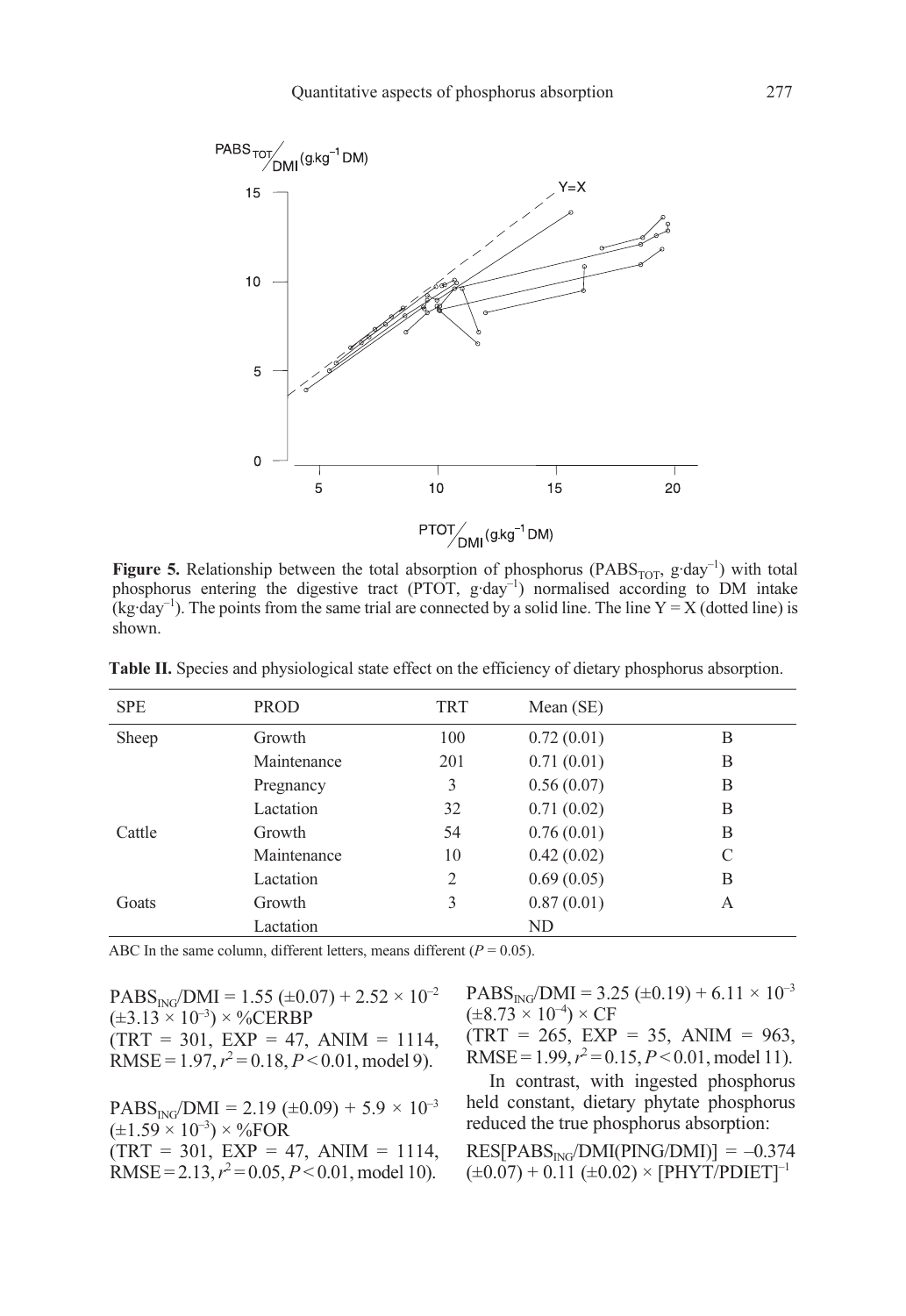

**Figure 6.** Relationship between the absorption of ingested phosphorus (PABS<sub>ING</sub>, g·day<sup>-1</sup>) and the proportion of phytate phosphorus (PHYT, g·kg<sup>-1</sup> DM) in the total dietary phosphorus content (PDIET,  $g:kg^{-1}$ ) with ingested phosphorus (PING,  $g:kg^{-1}$ ) held constant. The points from the same trial are connected by a solid line. The line  $Y = 0$  (dotted line) is shown.

 $(TRT = 66, EXP = 19, ANIM = 581, RMSE$  $= 0.87, r^2 = 0.28, P < 0.01, \text{model}$  12, Fig. 6).

As shown in Figure 6, in most of the trials with a variation of phytate phosphorus content, a decrease of the absorption of ingested phosphorus was observed. Unfortunately, other specific dietary effects on this absorption were not investigated.

#### 4. DISCUSSION

#### 4.1. The mechanisms and sites of phosphorus absorption

Regarding the mechanisms of phosphorus absorption, few data are available in ruminants, and therefore no conclusion may be drawn from our database. However, these mechanisms are probably comparable to those of other species [8, 9]. Phosphorus has been reported to be rapidly absorbed as shown in dogs by enrichment of the blood with radioactive phosphorus, 5 minutes after duodenal infusion [10]. The dog intestinal wall is thought to delay phosphorus absorption because 0.20 of radioisotopic phosphorus is still present in the intestinal wall 4h after the duodenal infusion [10], probably in the form of a phospholipid [11]. Absorption was later shown to be maximal 30 minutes after duodenal infusion in rats [12]. Generally, phosphorus absorption combines quickly saturated active absorption and passive diffusion, which predominates when phosphorus concentration in the intestinal lumen is high [13, 14]. Therefore, the efficiency of phosphorus absorption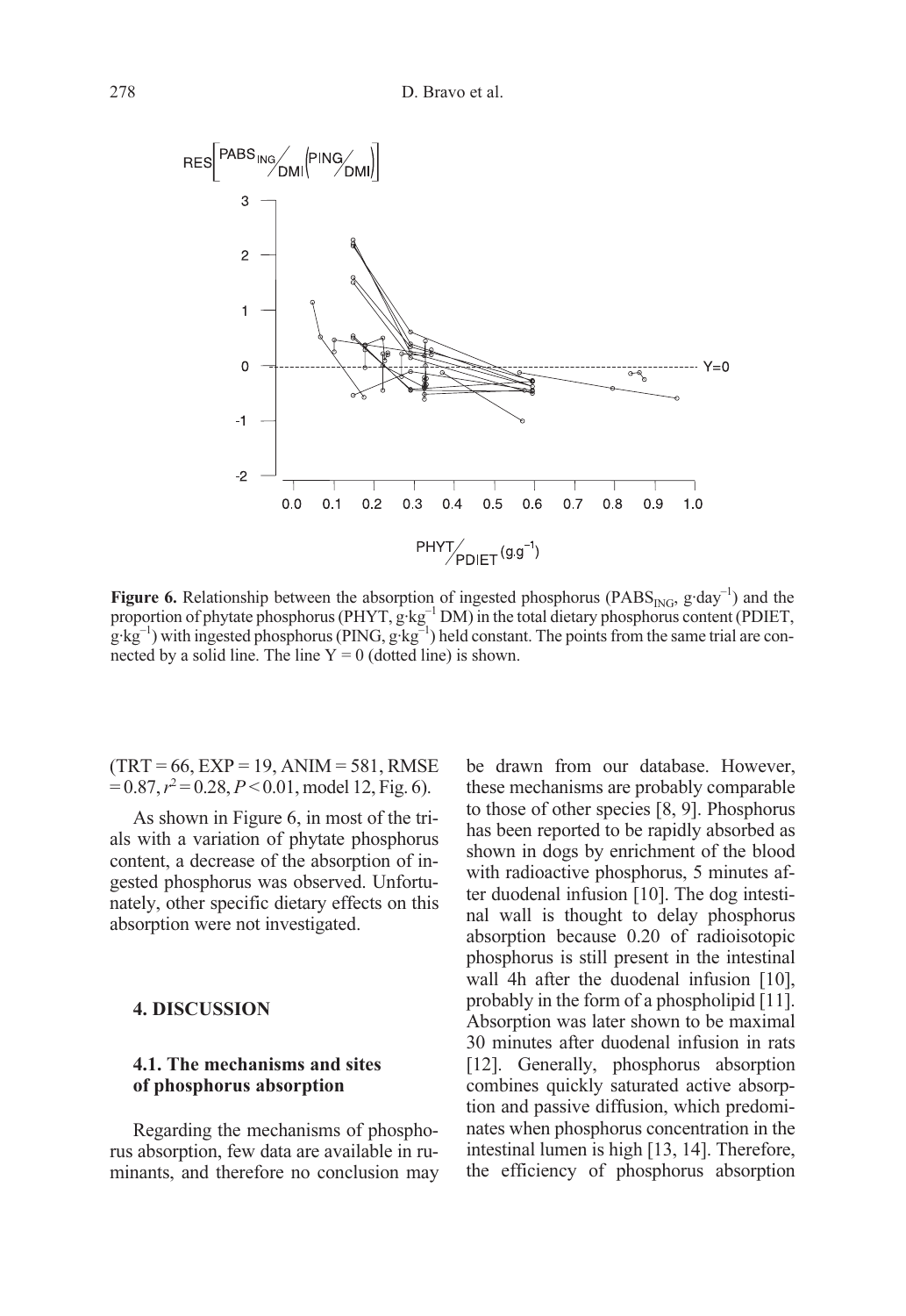decreases when the concentration of phosphorus in the digestive tract is high, as observed in our database by the quadratic relationship between phosphorus absorption and ingested phosphorus (model 6). However, within the current range of dietary phosphorus  $(2.5-5.0 \text{ g} \cdot \text{kg}^{-1} \text{ of DM})$ , phosphorus absorption efficiency appears constant whatever the dietary phosphorus supply.

Increased phosphorus absorption is attributed to regulation of the absorption capacity, several digestive sites being known to absorb phosphorus under restricted conditions. Absorption of phosphorus from the rumen has been discussed [15], and does not appear to be negligible [16–18] even though quantitative data are rare [19]. The abomasum does not absorb phosphorus [9] and the post-rumen absorption sites are distributed in the gut. The main intestinal absorption sites are in the duodenum [20] and jejunum [21–23]. The absorption of phosphorus from the large intestine is controversial: it is either inexistent [22] or very low [21, 23, 24] or substantial [25]. In adult sheep fed balanced phosphorus diets, phosphorus is mainly absorbed in the proximal jejunum. In phosphorus-depleted sheep, the distal colon and even the caecum can absorb phosphorus very efficiently [25]. Consequently, the diversity and potentiality of phosphorus absorption could explain the adjustment capacities of ruminants for phosphorus absorption which is also the case for monogastrics.

#### 4.2. Dietary phosphorus availability

Digestive phosphorus availability, also called the true absorption coefficient, is a main determinant of the daily phosphorus supply calculated by the factorial method. In fact, this availability varies from 0.50  $[26]$  to 0.70  $[27]$ , but this value is constant in each system of recommendations, except in [27] where the coefficient is higher for high concentrate diets (0.70) than for high forage diets (0.58). According to model 7, for common amounts of ingested phosphorus (between 2.5 and 5.0  $g \cdot kg^{-1}$  of DMI), 0.72 of ingested phosphorus is absorbed on the average. The constant true absorption coefficient values advocated [26, 28] appear to be too low. However, the remaining variations are probably due to feedstuffs or diets [6, 29, 30], differences in phosphorus digestive availability [31] and also differences among species and physiological state.

Diet effect on apparent mineral availability and retention was not taken into account [32], particularly for phosphorus [33], because variations due to the diet are considered as negligible compared to individual animal variations [34]. Improvement of our knowledge of the mineral content of feedstuff [35] and of phosphorus quality [36] is the two keys for improved supplementation [31] and pollution management [37]. Despite its importance in the calculation of phosphorus supply, few experimental findings on phosphorus availability in ruminants are available. Even though inorganic phosphates have been intensively studied (from 1957 [38] to 1998 [39]), the results are scarce for forages and concentrates. The authors who studied phosphorus digestive availability of forages have reported values of 0.70 [29], of 0.75 [35] and even 0.80 in lactating cows [40] for corn silage. In contrast, true absorption (alfalfa) for hay phosphorus was found to be only 0.55 [41]. A true absorption coefficient value of 0.60 would be suitable for diets with large amounts of hay whereas 0.70 would suit better to silage-based diets. More than 0.70 of the phosphorus in cereals is absorbed [31] and the values reported for cereal byproducts are also high: 0.70 in corn gluten meal [31] and 0.90 in wheat bran [42]. For this reason, the main criticism of the current systems is not the level recommended (0.50, 0.55, 0.60 or 0.70) but may concern the constancy of the recommended value. A true absorption coefficient value of 0.60 would be suitable for diets with large amounts of hay whereas 0.70 would better suit silage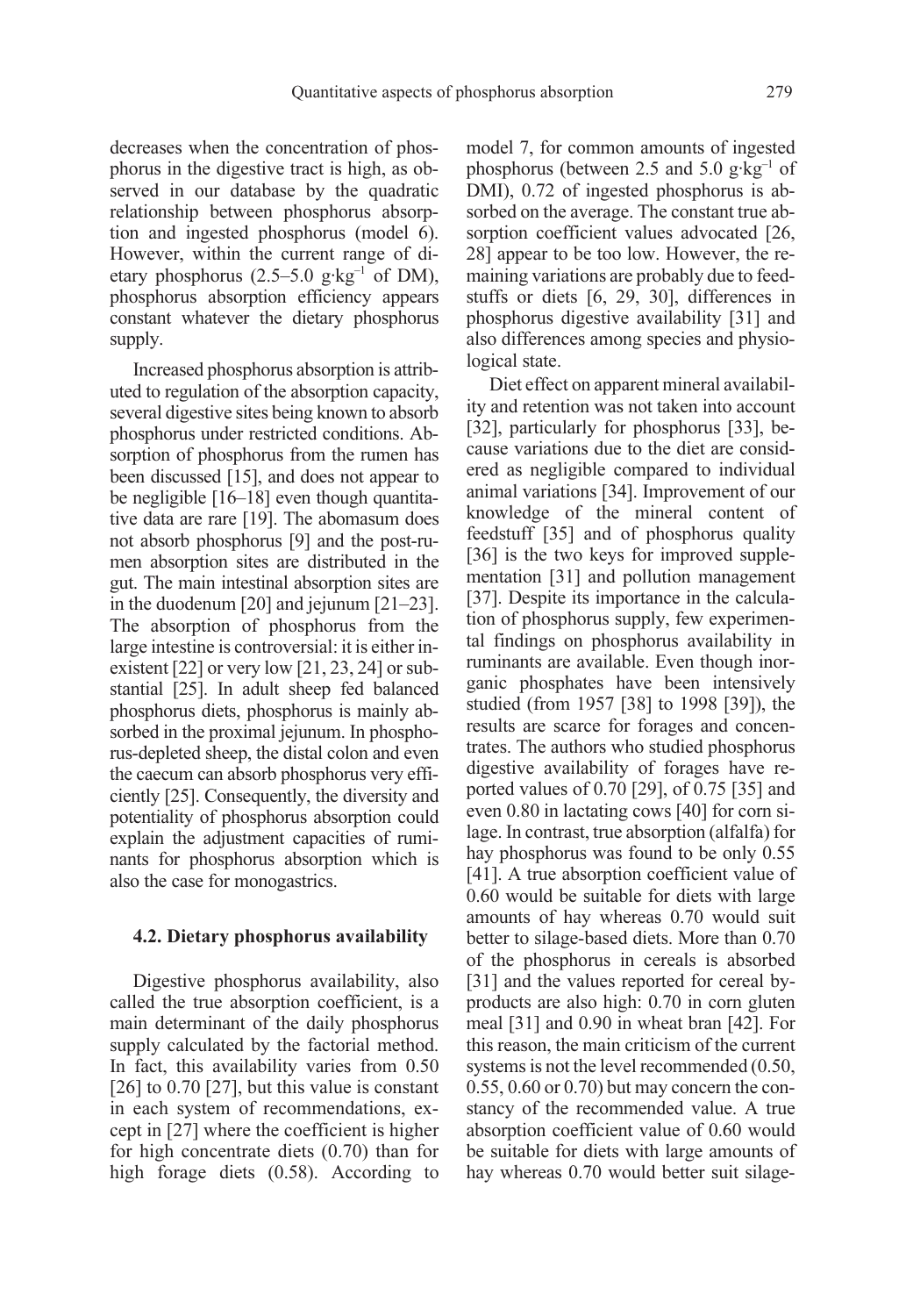based diets. Only [27] has proposed different true absorption coefficient values whether the diet is rich in forage or rich in concentrate. The precision of phosphorus supply determination should be improved by using a true absorption coefficient differing by feedstuffs or by group of feedstuffs as proposed recently by [43].

#### 4.3. The factors affecting digestive phosphorus availability

The dietary phytate phosphorus content appears to be one factor affecting the digestive availability of phosphorus (model 12, Fig. 6).

In spite of no statistical result and no specific study on dietary effect, another grain component may influence phosphorus absorption. For instance, some minerals, other than phytate, present in the grain could precipitate phosphorus near the absorption sites [34, 44, 45] explaining the results of the model 12. The question of the efficiency of phytase is important since phytate phosphorus, under the IP6 form, escaping the rumen without degradation might not be hydrolysed further in the digestive tract. In fact, the only phytase activity observed in the lower digestive tract is very low phytase activity of enterocytes in pigs [46] or in chyme in the distal ileum [1], probably unable to completely hydrolyse phytate under IP6 form [47]. Undegraded phytate phosphorus, still under IP6 form, is though to be unabsorbed [1, 48] and phytate decreases the digestibility of other nutrients by inhibiting digestive enzymes [49] or binding with proteins [44] or with dietary minerals [50]. Phytate phosphorus exhibits a highly variable absorption efficiency, from 0.35 to 0.81 in cows [50]. Its digestibility is very low when supplied in excess (0.25 [51]). In current European ruminant diets, phytate phosphorus is increasing with the increasing incorporation of cereals and its influence on phosphorus metabolism has not been investigated up to now in digestibility trials.

#### 4.4. The rumen ecosystem: an additional compartment in phosphorus digestion

Besides saliva and feed origin of phosphorus, another phosphorus source can enter the duodenum, that is rumen microbes.

#### 4.4.1. Phosphorus supply to the rumen ecosystem

Total phosphorus entering the rumen comes from saliva and feed. In common diets  $(2.5 \text{ to } 5.0 \text{ g·kg}^{-1} \text{ of DM})$ , increases in ingested phosphorus decrease saliva phosphorus (model 2, Fig. 2), but the total quantity of phosphorus entering the rumen remains constant since the slope of the model between PTOT and PING is not different from 0. This is important because salivary phosphorus is the main source of rumen inorganic phosphate [52] available for the microbes. Rumen microbes concentrate phosphorus from rumen fluid and from the diet [53] primarily in organic form, as nucleotides [54]. Moreover, since phosphorus requirements for rumen microbes [54] are higher than animal phosphorus requirements [55], care should be taken to meet the microbe requirements [29, 56]. To maintain the concentration of inorganic phosphate in the liquid phase of the rumen contents, dietary phosphorus should be quickly converted into inorganic phosphate. In the rumen, phytate phosphorus is degraded by phytase [57], which is produced by the rumen microbes [58, 59]. Some dietary situations may decrease the efficiency of phytase activity. After formaldehyde and some heat treatments, phytate phosphorus may be inaccessible to phytase [60, 61]. Furthermore, even if when more phytate phosphorus is present in a medium, the higher is the release of inorganic phosphorus, dietary phytate phosphorus may not be broken down in cases of saturation of rumen phytase by large amounts of dietary phytate phosphorus as previously suggested for vegetal phytases [62, 63] and for rumen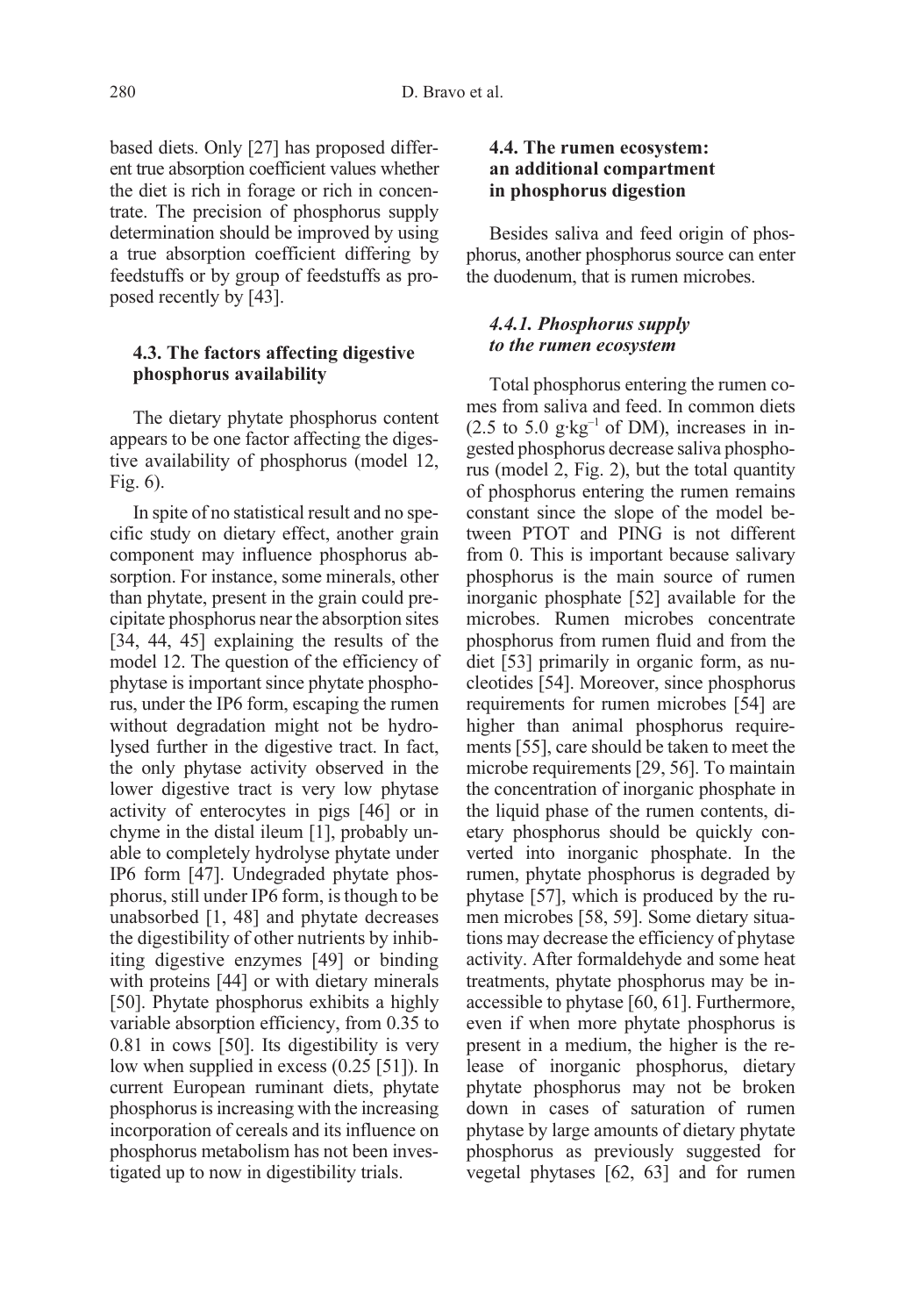phytases [58, 64, 65]. These hypotheses should be verified by new experimental work. Finally, the contact time between the enzyme and the substrate may be limiting. When the rumen turnover rate is increased from  $0.02 \cdot h^{-1}$  to  $0.08 \cdot h^{-1}$ , the rumen degradation of phytate phosphorus (from soybean meal) decreases from 0.62 to 0.37 [61]. The rate of conversion of feedstuff phosphorus into inorganic phosphate in the rumen should be investigated. In other words, the question of phosphorus requirements for the rumen ecosystem is raised, owing to the role of phosphorus especially in cell wall degradation [54]. Accordingly, considerations on phosphorus nutrition of ruminants should include a specific, microbial phosphorus compartment that interferes with phosphorus utilisation by the host animal, especially if a decrease in the phosphorus supply is investigated [66] and if the diet fed induces lower salivary phosphorus fluxes.

### 4.4.2. Rumen microbe phosphorus: a source of phosphorus for the ruminant

Rumen microbes appear to be an intermediary source of phosphorus for the host animal. In fact, since salivary phosphorus is a soluble inorganic form, we expected to find a higher absorption rate for salivary phosphorus than for dietary phosphorus. The models 4 (for PSAL) and 7 (for PING) indicate that, in common diets, 0.77 of salivary phosphorus and 0.72 of ingested phosphorus are absorbed. In both models, the efficiency of absorption of salivary phosphorus was not much higher than the absorption of ingested phosphorus. The protozoa which ingest bacteria, would delay salivary phosphorus utilisation by the animal and would explain why the phosphorus flux in the duodenum is greater in defaunated sheep [67]. Salivary phosphorus incorporated by the microbes requires further digestive solubilisation in order to be used by the host animal and would be less available than soluble phosphorus [68] or even partly unavailable for the animal [69]. This would explain the lower salivary phosphorus availability compared to dietary phosphate observed by [70].

#### 5. CONCLUSIONS

The current need to decrease pollution requires a better understanding of phosphorus metabolism in ruminants. The first applications of this database study were to analyse digestive phosphorus availability and absorption in ruminants. The present study showed that 0.72 of ingested phosphorus is absorbed on average. In the calculation of the phosphorus supply to ruminants, a high constant value of phosphorus availability should not be used. Instead, different values for groups of feedstuffs should be retained. At present, data is lacking on the phosphorus availability of concentrate meals. Our results also suggest that factors influencing phosphorus availability should be investigated, as well. One of these factors would be dietary phytate phosphorus content. Rumen microbes appear to form an important link in phosphorus nutrition since (i) their own phosphorus requirements are high and essential for rumen cell-wall degradation and (ii) they appear to be an intermediary source of phosphorus that has been underestimated in almost all previous studies. For this reason, more work on phosphorus availability for rumen microbes and the potential utilisation of microbial phosphorus by the host animal is warranted.

#### ACKNOWLEDGEMENTS

This work was partly supported by an ANRT grant (accorded by the French Ministry of Education and Research).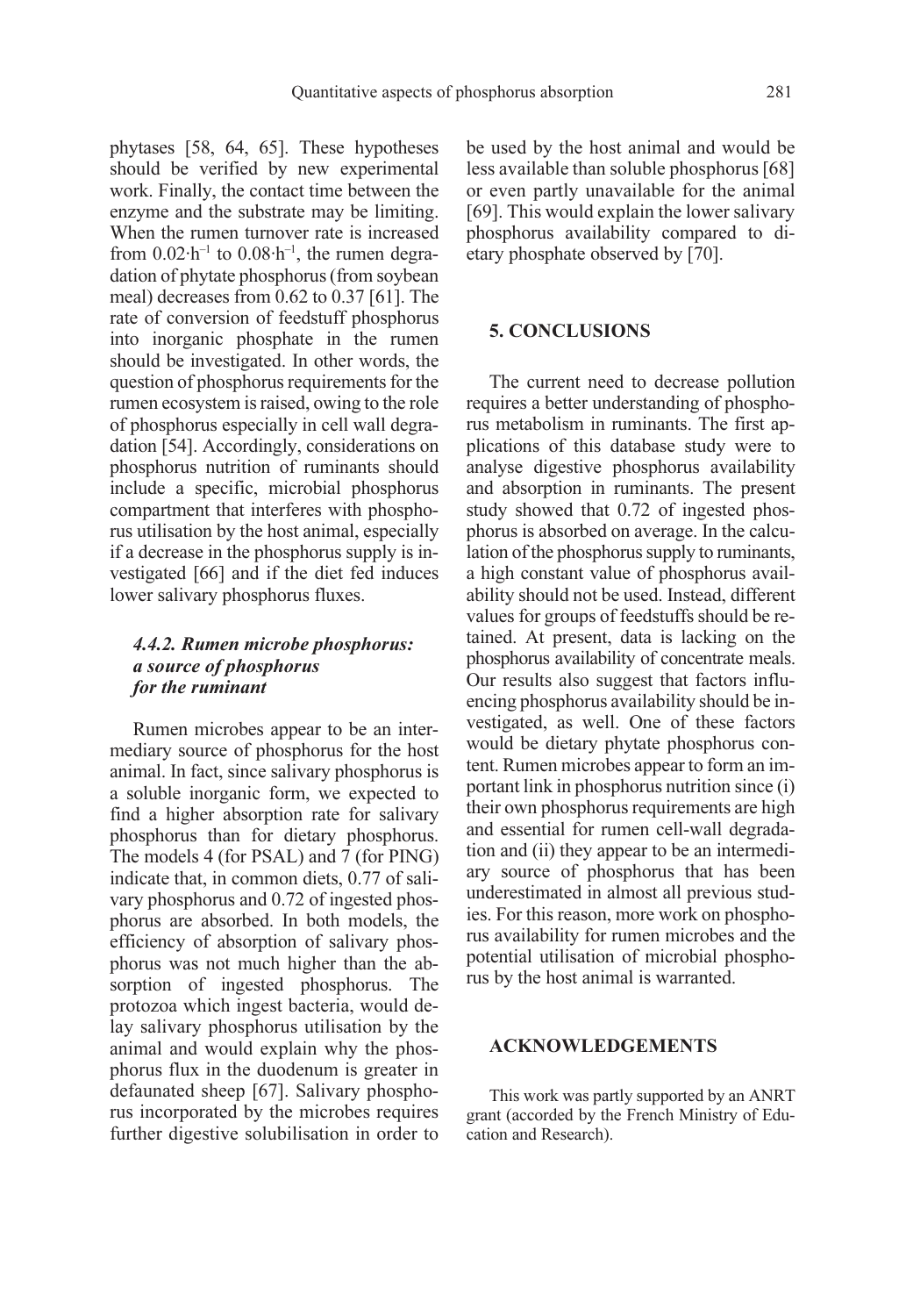#### **REFERENCES**

- [1] Jongbloed AW, Mroz Z, Kemme P. The effect of supplementary *Aspergillus niger* phytase in diets for pigs on concentration and apparent digestibility of dry matter, total phosphorus, and phytic acid in different sections of the alimentary tract. J Anim Sci 1992, 70: 1159–1168.
- [2] Pointillart A. Phytates, phytases: leur importance dans l'alimentation des monogastriques. INRA Prod Anim 1994, 7: 29–39.
- [3] Georgievskii VI. The physiological role of macroelements. In: Georgievskii VI, Annenkov BN, Samokhin VI (Eds), Mineral nutrition of animals, Butterworths, London, Boston, Sydney, Durban, Wellington, Toronto, 1981.
- [4] Bravo D, Sauvant D, Bogaert C, Meschy F. I. A bibliographic database for quantitative analysis of phosphorus flow in ruminants. Reprod Nutr Dev 2003, 43: 251–269.
- [5] Braithwaite GD. Calcium and phosphorus requirements of the ewe during pregnancy and lactation. 2. Phosphorus. Br J Nutr 1983, 50: 723–736.
- [6] Scott D, Buchan W. The effects of feeding either roughage or concentrate diets on salivary phosphorus secretion, net intestinal phosphorus absorption and urinary phosphorus in the sheep. Q J Exp Physiol 1985, 70: 365–375.
- [7] Horst RL. Regulation of calcium and phosphorus homeostasis in the dairy cow. J Dairy Sci 1986, 69: 604–616.
- [8] Care AD. The absorption of phosphate from the digestive tract of ruminant animals. Br Vet J 1994, 150: 197–205.
- [9] Wadsworth JC, Cohen RDH. Phosphorus utilisation by ruminants. Rev Rural Sci 1976, 3: 143–153.
- [10] Weissberger LH, Nasset ES. Phosphorus absorption in the anesthetized dog as determined with the radioactive isotope. Am J Physiol 1942, 138: 149–155.
- [11] Artom C, Sarzana G, Segré E. Influence des graisses alimentaires sur la formation des phospholipides dans les tissus animaux (nouvelles recherches). Arch Intern Physiol 1938, 47: 245–276.
- [12] Cramer CF. In vivo measurement of radiophosphorus and radiostrontium absorption in rats. Proc Soc Exp Biol Med 1959, 100: 364–367.
- [13] Harrison HE, Harrison HC. Intestinal transport of phosphate: action of vitamin D, calcium, and potassium. Am J Physiol 1961, 201: 1007–1012.
- [14] Harrison HE, Harrison HC. Sodium, potassium, and intestinal transport of glucose, l-tyrosine, phosphate, and calcium. Am J Physiol 1963,  $205 \cdot 107 - 111$
- [15] Wright E. Site of phosphorus absorption in the sheep. Nature 1955, 176: 351–352.
- [16] Beardsworth LJ, Beardsworth PM, Care AD. The effect of ruminal phosphate concentration on the absorption of calcium, phosphorus and magnesium from the reticulo-rumen of the sheep. Br J Nutr 1989, 61: 715–723.
- [17] Breves G, Höller H, Packheiser P, Gäbel G, Martens H. Flux of inorganic phosphate across the sheep rumen wall in vivo and in vitro. Q J Exp Physiol 1988, 73: 343–351.
- [18] Care AD, Beardsworth LJ, Beardsworth PM, Breves G. The absorption of calcium and phosphate from the rumen. Acta Vet Scand 1989, 86: 152–158.
- [19] Breves G, Schröder B. Comparative aspects of gastrointestinal phosphorus metabolism. Nutr Res Rev 1991, 4: 125–140.
- [20] Wasserman RH. Intestinal absorption of calcium and phosphorus. Fed Proc 1981, 40: 68–72.
- [21] Ben-Ghedalia D, Tagari H, Zamwel S, Bondi A. Solubility and net exchange of calcium, magnesium and phosphorus in digesta flowing along the gut of the sheep. Br J Nutr 1975, 33: 87–94.
- [22] Bruce J, Goodall ED, Kay RNB, Phillipson AT, Vowles LE. The flow of organic and inorganic materials through the alimentary tract of the sheep. Proc R Soc 1967, 166: 46–62.
- [23] Pfeffer E, Thompson A, Armstrong DG. Studies on intestinal digestion in sheep. 3. Net movement of certain inorganic elements in the digestive tract on rations containing different proportions of hay and rolled barley. Br J Nutr 1970, 24: 197–204.
- [24] Grace ND, Ulyatt MJ, Macrae JC. Quantitative digestion of fresh herbage by sheep. 3. The movement of Mg, Ca, P, K and Na in the digestive tract. J Agric Sci 1974, 82: 321–330.
- [25] Scharrer E. Phosphate absorption at different intestinal sites in the developing lamb. Q J Exp Physiol 1985, 70: 615–621.
- [26] NRC. Nutrient requirements of dairy cattle Washington: National Academy Press, 1989.
- [27] AFRC. Technical committee on responses to nutrients. Report 6. A reappraisal of the calcium and phosphorus requirements of sheep and cattle. Nutr Abstr Rev 1991, 61: 573–612.
- [28] Jarrige R. Institut National de la Recherche Agronomique. Ruminant nutrition recommended allowances and feed tables. John Libbey and Co. Ltd. London, 1989.
- [29] Guéguen L, Durand M. Utilisation des principaux éléments minéraux du maïs ensilé par le mouton en croissance. Ann Zootech 1976, 25: 543–549.
- [30] Jenny BF, O'Dell GD. Ration digestibility and mineral balance in steers fed a complete ensiled diet. J Anim Sci 1979, 48: 1525–1529.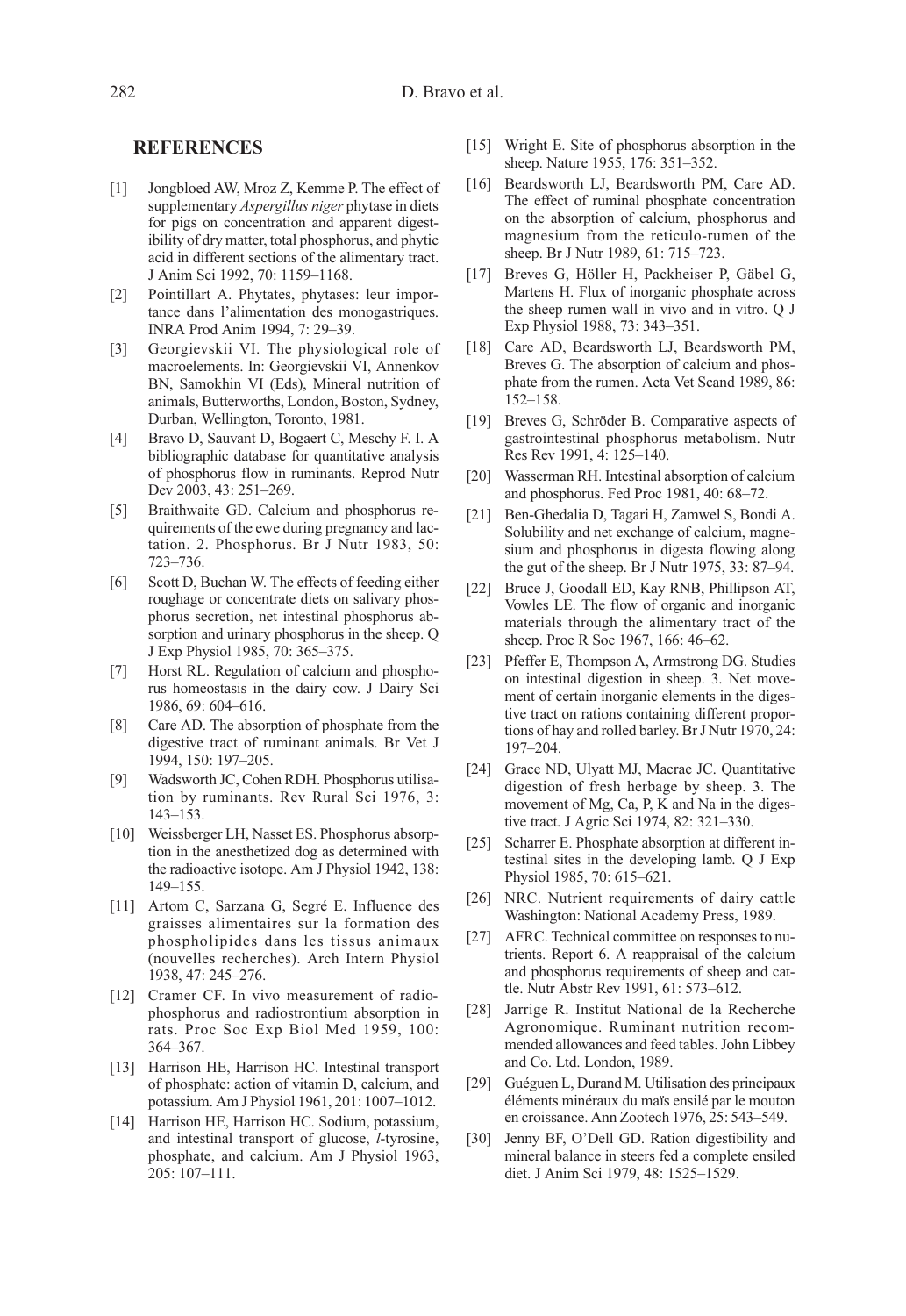- [31] Field AC, Woolliams JA, Dingwall RA, Munro CS. Animal and dietary variation in the absorption and metabolism of phosphorus by sheep. J Agric Sci 1984, 103: 283–291.
- [32] Stevenson MH, Unsworth EF. Studies on the absorption of calcium, phosphorus, magnesium, copper and zinc by sheep fed on roughage-cereal diets. Br J Nutr 1978, 40: 491–496.
- [33] Crowe NA, Neathery MW, Miller WJ, Muse LA, Crowe CT, Varnadoe JL, Blackmon DM. Influence of high dietary aluminum on performance and phosphorus bioavailability in dairy calves. J Dairy Sci 1990, 73: 808–818.
- [34] Field AC, Kamphues J, Woolliams JA. The effect of dietary intake of calcium and phosphorus on the absorption and excretion of phosphorus in chimaera-derived sheep. J Agric Sci 1983, 101: 597–602.
- [35] Dayrell MS, Ivan M. True absorption of phosphorus in sheep fed corn silage and corn silage supplemented with dicalcium or rock phosphate. Can J Anim Sci 1989, 69: 181–186.
- [36] Ternouth JH. The kinetics and requirements of phosphorus in ruminants. Rec Adv Nutr Herb 1991, 143–151.
- [37] Khorasani GR, Janzen RA, McGill WB, Kennelly JJ. Site and extent of mineral absorption in lactating cows fed whole-crop cereal grain silage or alfalfa silage. J Anim Sci 1997, 75: 239–248.
- [38] Ammerman CB, Forbers RM, Garrigus US, Newmann AL, Norton HW, Hatfield EE. Ruminant utilization of inorganic phosphates. J Anim Sci 1957, 16: 796–810.
- [39] Meschy F. Mesure de la valeur nutritionnelle d'un phosphate triple (Ca, Mg, Na) sur agneau en croissance. Renc Rech Rumin 1998, 5: 250 (Abstr).
- [40] Martz FA, Belo AT, Weiss MF, Belyea RL. True absorption of calcium and phosphorus from alfalfa and corn silage when fed to lactating cows. J Dairy Sci 1990, 73: 1288–1295.
- [41] Guéguen L. L'utilisation digestive réelle du phosphore du foin de luzerne pour le mouton mesuré à l'aide de 32-phosphore. Ann Biol Anim Biochim Biophys 1962; 2: 143–149.
- [42] Koddebusch L, Pfeffer E. Untersuchungen zur Verwertbarkeit von Phosphor verschiedener Herkünfte an laktierenden Ziegen. J Anim Physiol a Anim Nutr 1988, 60: 269–275.
- [43] NRC. Nutrient requirements of dairy cattle. Washington: National Academy Press, 2001.
- [44] Gifford SR, Clydesdale FM. Interactions among calcium, zinc and phytate with three protein sources. J Food Sci 1990, 55: 1720–1724.
- [45] Maenz DD, Engele-Schaan CM, Newkirk RW, Classen HL. The effect of minerals and mineral chelators on the formation of phytase-resistant

and phytase-susceptible forms of phytic acid in solution and in a slurry of canola meal. Anim Feed Sci Technol 1999, 81: 177–192.

- [46] Pointillart A, Fontaine N, Thomasset M. Phytate phosphorus utilization and intestinal phosphatases in pigs fed low phosphorus: wheat or corn diets. Nutr Rep Int 1984, 29: 473–483.
- [47] Cromwell GL, Stahly TS, Coffey RD, Monegue HJ, Randolph JH. Efficacy of phytase in improving the bioavailability of phosphorus in soybean meal and corn-soybean meal diets for pigs. J Anim Sci 1993, 71: 1831–1840.
- [48] Simons PCM, Versteegh HAJ, Jongbloed AW, Kemme PA, Slump P, Bos KD, Wolters MGE, Beudeker RF, Verschoor CJ. Improvement of phosphorus availability by microbial phytase in broilers and pigs. Br J Nutr 1990, 64: 525–540.
- [49] Caldwell RA. Effect of calcium and phytic acid on the activation of trypsinogen and the stability of trypsin. J Agric Food Chem 1992, 40: 43–46.
- [50] Mathur ML. Assimilation of phytin phosphorus by dairy cows. Indian J Vet Sci Anim Husb 1951, 4: 243–248.
- [51] Ellis LC, Tillman AD. Utilization of phytin phosphorus in wheat bran by sheep. J Anim Sci 1960, 50: 606–607.
- [52] Tomas FM, Moir RJ, Somers M. Phosphorus turnover in sheep. Aust J Agric Res 1967, 18: 635–645.
- [53] Beaumatin P. Influence du phosphore alimentaire sur la digestion et la protéosynthèse microbiennes dans le rumen du mouton. Thèse, Université Paul Sabatier, Toulouse, France, 1981.
- [54] Komisarczuk S. Étude de l'influence du phosphore sur l'activité fermentaire, la protéosynthèse et les teneurs en ATP de contenus de rumen dans différents systèmes de culture continus. Thèse, Université de Paris Sud Centre d'Orsay, 1985.
- [55] Preston RL, Pfander WH. Phosphorus metabolism in lambs fed varying phosphorus intakes. J Nutr 1964, 83: 369–378.
- [56] Vitti DMSS, Silva Filho JC, Abdalla AL. Phosphorus availability for rumen microrganisms: effect of different sources. J Nuclear Agric Biol 1988, 17: 186–187.
- [57] Anderson RJ. The hydrolysis of phytin by the enzyme phytase contained in wheat bran. J Biol Chem 1915, 20: 475–482.
- [58] Raun A, Cheng E, Burroughs W. Phytate phosphorus hydrolysis and availability to rumen microorganisms. J Agric Food Chem 1956, 10: 869–871.
- [59] Reid RL, Franklin MC, Hallsworth EG. The utilization of phytate phosphorus by sheep. Austr Vet J 1947, 136–140.
- [60] Konishi C, Matsui T, Park. W, Yano H, Yano F. Heat treatment of soyabean meal and rapeseed meal suppresses rumen degradation of phytate